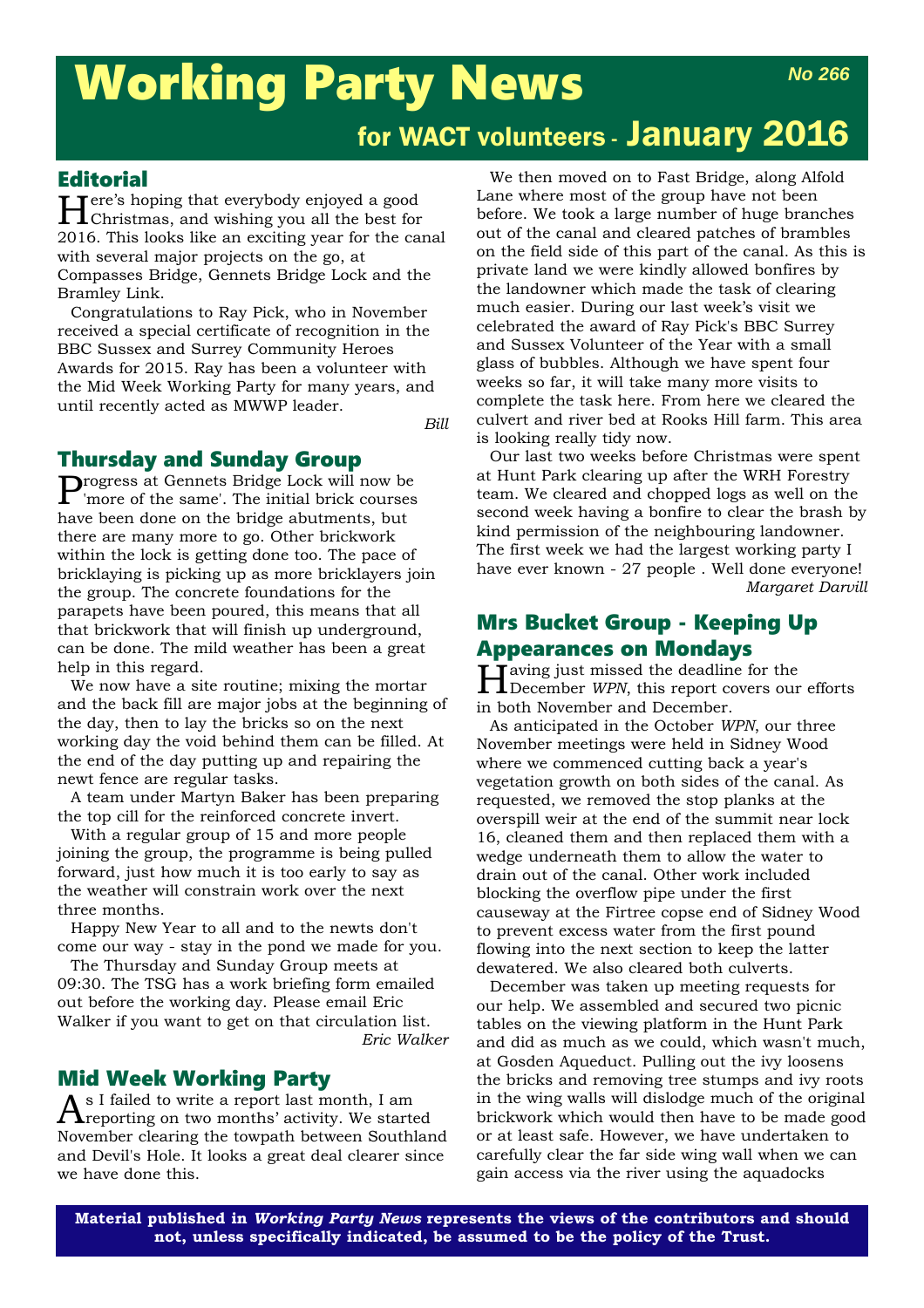when they become available to us. Also in December we worked with Ian Burton planting trees and bushes around the picnic table at Devils Hole Lock, as well as clearing litter and rescuing the life ring from the lock.

Subject to the above, we shall be continuing in Sidney Wood in January as we will require at least two more outings to complete tidying up all the way to lock 16.

Wishing all our colleagues a happy and productive 2016.

*Nick Wood*

# Visiting Groups and Northern Working Party

It's a combined report this time because the<br>Ivarious groups have mainly been working **L** various groups have mainly been working together. WRG Forestry visited the W&A Canal in early December to commence tree management works along the line of the cycleway at Hunt Park. To assist the work, and because bonfires are not permitted on the Surrey County Council section of the site, we hired in a chipper to process the brash on site.

This, along with the hired dumper used to tow the Trust's log trailer, was safely stored at Tanglewood Farm with the kind assistance of the Brentons for the duration of use. Various trees identified for removal by an earlier survey were

taken down with the larger timbers being either passed over the fence for use at Tanglewood or hauled back to the Hunt Park compound to await storage and processing.

The work continued on the following Wednesday and Saturday with the MWWP and then the Northern Working Party (NWP) 'third Saturday team'. On both occasions we had Andy Evans and Rob Nicholson with us to continue the felling with the rest of the team stacking the brash and moving log sections to the compound. A fallen tree across the river was removed to prevent water being held back should the river flood. The compound was also tidied up with more logs processed and made ready for acquisition. It should be recorded that on the first Wednesday there was a record total of volunteers on the site from MWWP.

Not having had enough the previous week and with Christmas approaching, 12 members of MWWP returned on 23 December to burn the brash on the Brenton's bonfire site just over the fence and therefore beyond the area subject to restriction. Thanks to them as single day hire of a chipper would cost the Trust a lot of cash. WRG Forestry plan to return to the W&A in March to continue the work and local teams will no doubt be called upon again to help with the vital clearing up and processing of their efforts.



*Northern Working Party erecting scaffolding at Compasses (Bill Nicholson)*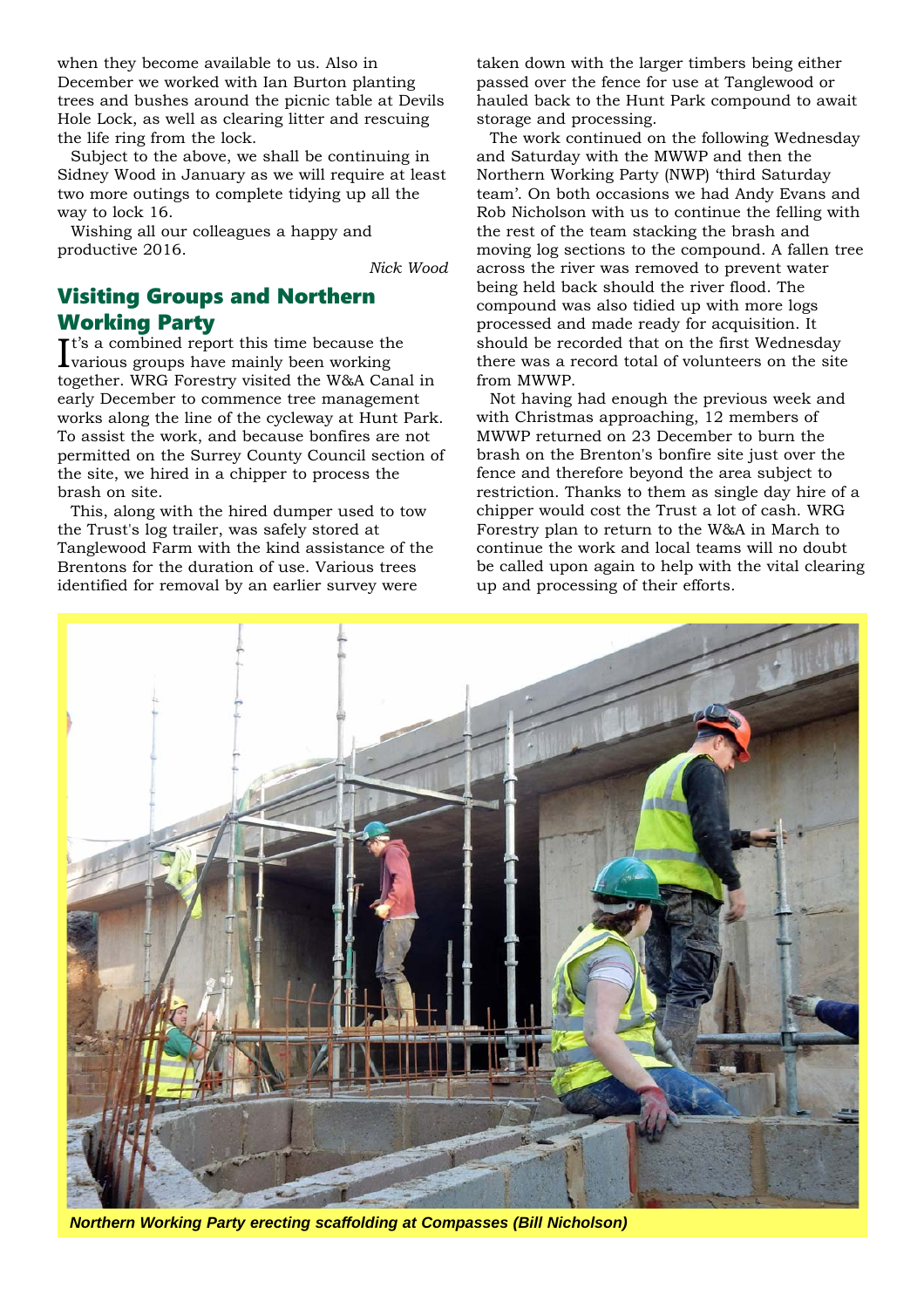

Meanwhile at Compasses, the Northern (Summit branch) Working Party decided that those spare days between Christmas and New Year could be effectively spent on site. Tuesday 29 December saw 10 NWP volunteers erecting the scaffolding on the southern face of the bridge necessary for the arrival of the parapet contractors expected on 4 January. Thanks to the expertise (and youth!) of the Evans brothers, this major and complex task was completed in just six hours. The job was made more complex by the need to span the working area for the eastern wing wall where the main contractor, Thornes, still have more block laying to complete. NWP will be back on 16 January to dismantle the scaffold and re-erect it as a deck under the main bridge ready for bricklaying to start (weather permitting) on 22 January when the Newbury Group return for the first of a number of visits in 2016.



*Compasses Bridge - the south western wing wall. The concrete blocks form the shuttering for the structure which will be filled with concrete. The outside surface will be clad with facing bricks. (Photo: Dave Verrall)*

New volunteers (and we normally have one new member on each working party) are always welcome. Please contact either Dave Evans or me. *Bill Nicholson* 

## Hedgelaying Team

Tew Year greetings all. There is not much festive cheer in the North this year end and I'm sure we all feel sorry for people that have been flooded out. At least for us down south, we haven't been hit, yet! I'm glad I live up the hill and will be relatively OK until the 30m sea rise - Loxwood on Sea?

Well, we have spent most of December coppicing and as of the 29th we have 200 stakes and binders. This is enough for about 10 days or fewer of work, but will probably see us out for this season. We have been trying not to trample the primroses in flower. What a crazy warm and wet

| <b>Name</b>           | <b>Group/Project</b>      | Tel           | e-mail                              |
|-----------------------|---------------------------|---------------|-------------------------------------|
| Julian Cheek          | Maintenance coordination  | 01483 505566  | julian cheek@weyandarun.co.uk       |
| Maurice Cranefield    | Visiting working parties  | 01483 505566  | Maurice_Cranefield@weyandarun.co.uk |
| Dave Evans            | Health & Safety Officer   |               | compasses@weyandarun.co.uk          |
| Eric Walker           | Loxwood Projects          | 07717 855340  | tsg@weyandarun.co.uk                |
| Margaret Darvill      | Mid Week Working Party    | 01483 894606  | margaret_darvill@weyandarun.co.uk   |
| John Empringham       | Monday Group              | 01483 562657  | mondaygroup@weyandarun.co.uk        |
| <b>Key Baker</b>      | Loxwood Link              | 02380 861074  | loxwoodlink@weyandarun.co.uk        |
| John Smith            | <b>Tickner's Depot</b>    | 01903 235790  | depot@weyandarun.co.uk              |
| <b>Tony Clear</b>     | Winston Group (Lordings)  | 01903 774 301 | winstonsgroup@weyandarun.co.uk      |
| <b>Keith Nichols</b>  | Hedge laying              | 01403 753882  | hedging@weyandarun.co.uk            |
| <b>Bill Nicholson</b> | Northern working parties  | 01844 343 369 | bill@nwpg.org.uk                    |
| Dave Evans            | Summit working party      |               | compasses@weyandarun.co.uk          |
| <b>Bill Thomson</b>   | <b>Working Party News</b> | 01903 744767  | bill_thomson@weyandarun.co.uk       |